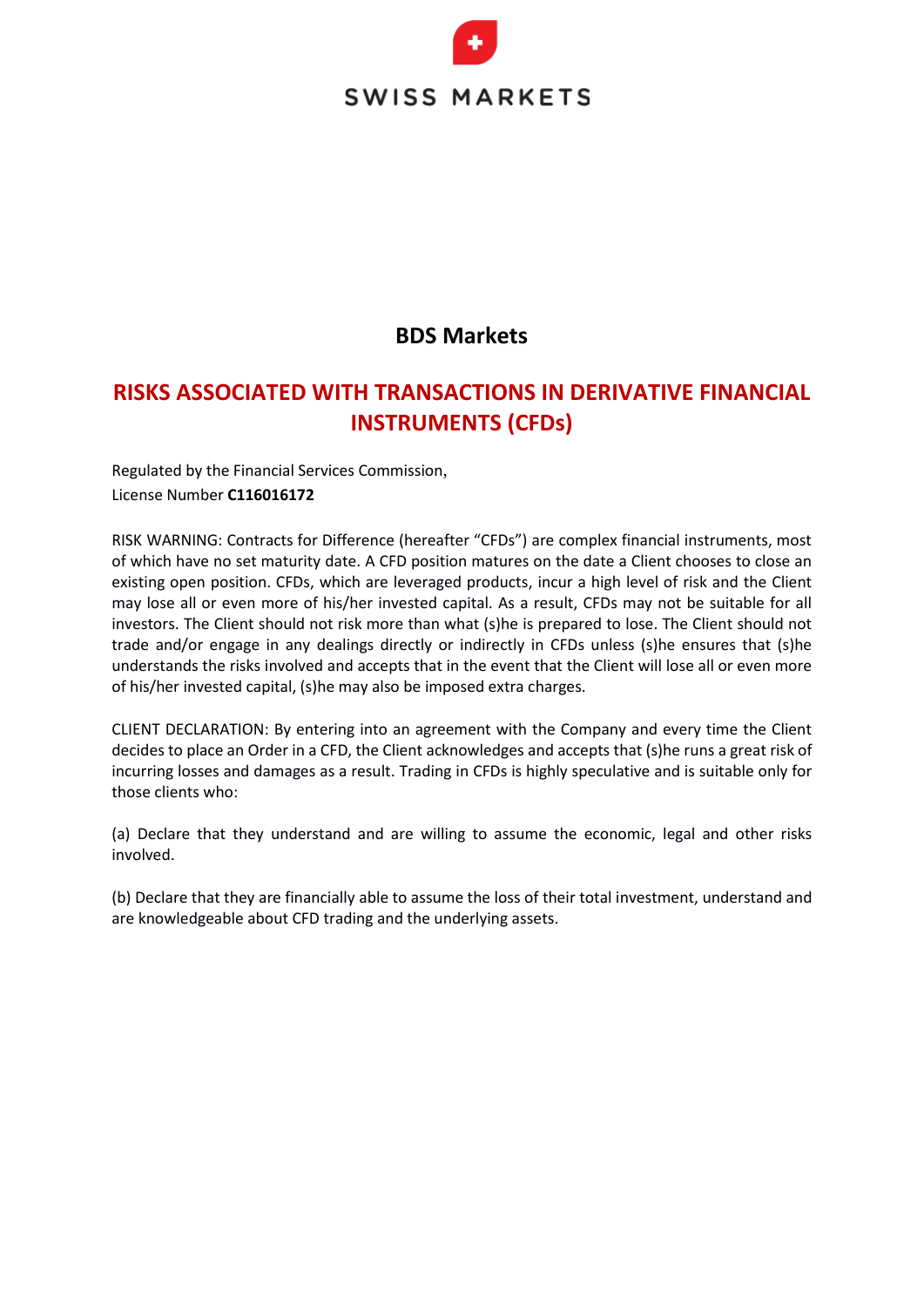### **CONTENTS**

- 1. Introduction
- 2. Acknowledgement of risks associated with Derivative Financial Instruments (CFDs)
- 3. Leverage
- 4. Volatility of price and limitation on the available market
- 5. Additional obligations
- 6. Margin requirements
- 7. Information Provided by the Company
- 8. Internet Trading
- 9. Right to cancel an order
- 10. Expiry System Errors
- 11. Review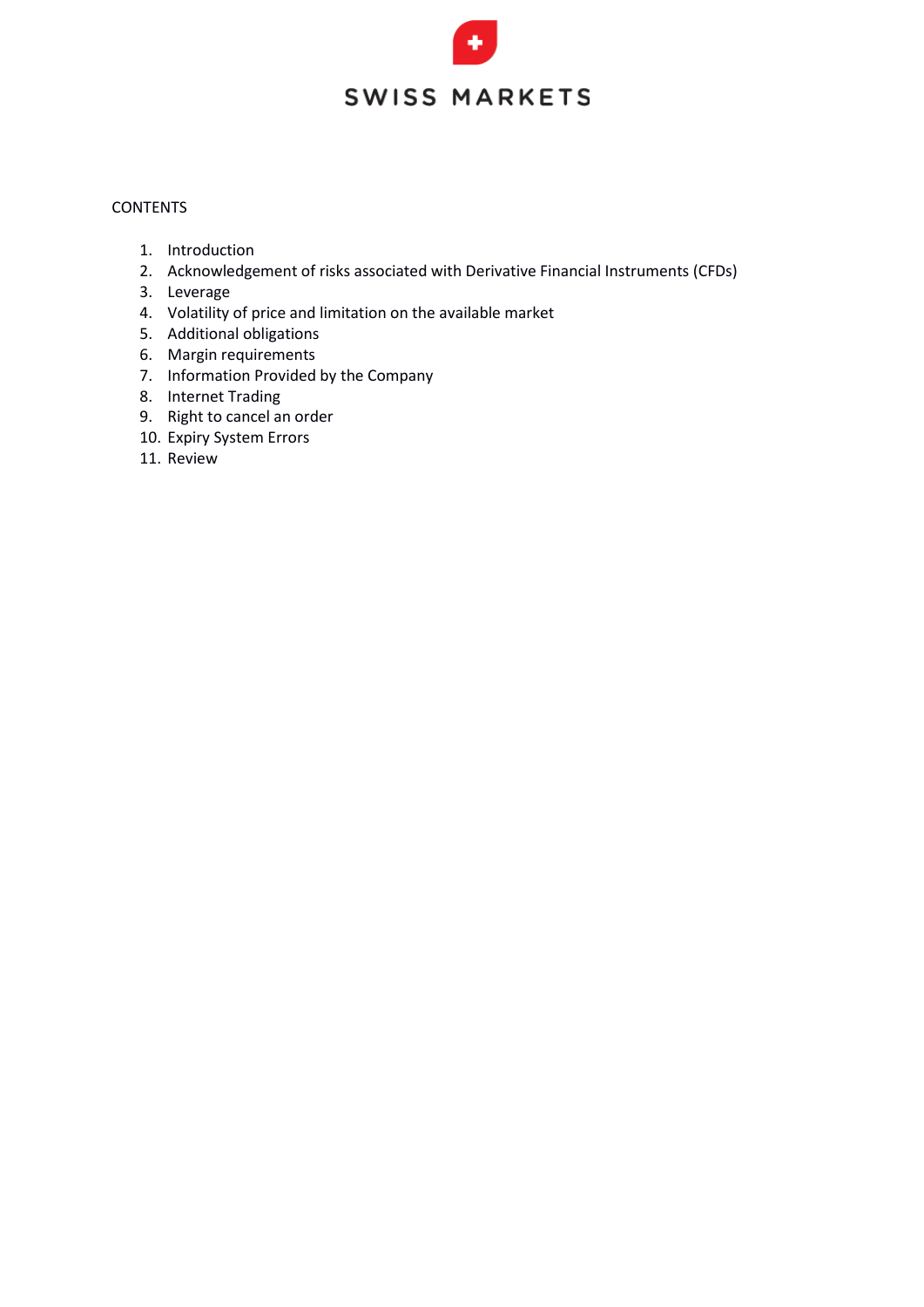### **1. Introduction**

1.1 Before applying to the Company for a trading account and before you begin to trade with the Company, all Clients and prospective Clients should read carefully the following risk disclosures and warnings contained in this document relating to Derivative Financial Instruments offered by the Company for trading (such as CFDs) and also the General Risk Disclosure Statement found on the Company's website fsc.swissmarkets.com.

1.2. It is noted that this document and the General Risk Disclosure Statement cannot and do not disclose, contain or explain all of the risks and other significant aspects involved in dealing in Derivative Financial Instruments offered by the Company (such as CFD trading). The notice was designed to explain in general terms the nature of the risks involved when dealing in Financial Instruments on a fair and non-misleading basis. Therefore, the Client should become aware of all the risks associated with trading in CFDs prior to trading and seek advice and consultation from an independent financial advisor if (s)he has any doubts. The Company does not provide such advice. If the Client does not understand the risks involved in trading in CFDs, (s)he should not trade at all.

1.3. The Company is counterparty to all transactions entered into under the Client Agreement and, as such, the Company's interests may be in conflict with yours. Our Conflicts of Interests Policy is available on the Company's website for your consideration.

1.4. CFD trading can only be settled in cash.

1.5. There are no guarantees of profit or of avoiding losses when trading in CFDs. The Client has received no such guarantees from the Company or from any of its representatives. The Client is aware of the risks inherent in trading in CFDs and is financially able to bear such risks and withstand any losses incurred.

1.6. A CFD is an agreement to either buy or sell a contract that reflects the performance of, including amongst others but not limited to, forex, precious metals, futures and shares; the profit or loss is determined by the difference between the price the CFD is bought at and the price is sold at and vice versa. CFDs are traded on margin and it should be noted that there is no physical delivery of the CFD or the underlying asset.

1.7. CFDs fluctuate in value during the day; the price movements of CFDs are determined by a number of factors including but not limited to speculation and availability of market information.

1.8. It should be noted that past performance of CFDs is not a useful indicator of future performance.

### **2. Acknowledgement of risks associated with Derivative Financial Instruments (CFDs)**

2.1. Prior to trading in CFDs, the Client has to ensure that (s)he understands the risks involved. CFDs are leveraged products and therefore carry a higher level of risk to the Client's capital compared to other financial products and can result in the loss of the entire Client's invested capital. Hence the Client should not commence CFD trading unless (s)he understands the risks involved.

2.2. It shall be further noted that due to market conditions and fluctuations, the value of CFDs may increase or decrease, or may even be reduced to zero. Regardless of the information the Company may provide to the Client, the Client agrees and acknowledges the possibility of these cases occurring.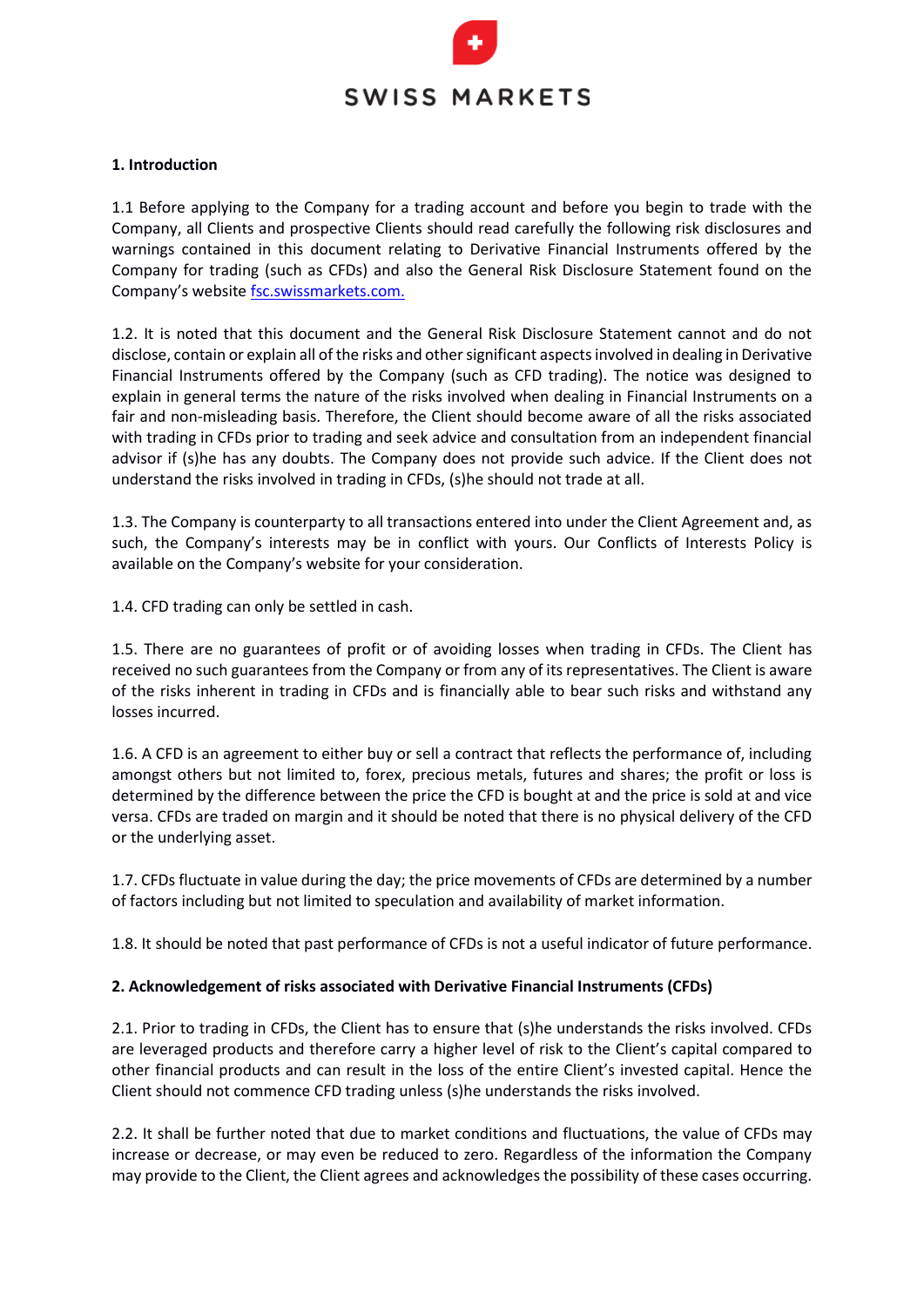2.3. The Client is aware and acknowledges that there is a great risk of incurring losses and damages as a result of the investment activity (purchase and/or sale of Financial Instruments) through the Company and the Company's Trading Platform and accepts that (s)he is willing to undertake this risk upon entering into this business relationship. You agree to use the Company's Website at your own risk. Without limiting the foregoing, the financial services contained on this Website are suitable only for Clients who are able to bear the loss of all the money they invest, who understand the risks involved and have experience in taking risks involved in the acquisition of financial contracts.

2.4 The Client declares that (s)he has read, understood and unreservedly accepted the following:

a) Information of the previous performance of a Financial Instrument does not guarantee its current and/or future performance. Historical data are not and should not be considered as reflective of the future returns of any Financial Instrument.

b) In cases of Financial Instruments traded in currencies other than the currency of the Client's country of residence, the Client is running the risk of a change in the exchange rate that will decrease the value and price of the Financial Instruments and in effect their performance.

c) The Client must be aware that he is running the risk of losing all of his/her funds invested, and must only purchase Financial Instruments if (s)he is willing to do so, if happened. Further, all expenses and commissions incurred will be payable from the Client.

2.5 The maximum loss that may be incurred by any Client is the amount of money paid by him/her to the Company including rolling fees for day trade deals. Each financial contract purchased by a Client via the Company's Website is an individual Agreement made between that Client and the Company, and is not transferable, negotiable or assignable to or with any third party.

2.6 The Client acknowledges and accepts that there may be other risks which are not contained in this document and that (s)he has read and accepted all information under the title "GENERAL RISK DISCLOSURE STATEMENT" as this information is loaded on the Company's website and is available to all Clients.

### **3. Leverage (or gearing)**

3.1. CFD trading, unlike traditional trading, enables the Client to trade the markets by paying only a small fraction of the total trade value. However, it should be noted that leverage or gearing, means a relatively small market movement or a comparatively modest deposit or margin in terms of the overall contract value may lead to a proportionately much larger movement in the value of the Client's position or can have a disproportionately dramatic effect on the Client's trades.

3.2. Consequently, you hereby acknowledge and accept that, regardless of any information which may be offered by the Company, the value of the CFDs provided by the Company may fluctuate downwards or upwards and it is not unlikely that the investment may become of no value.

3.3. It should be further noted that the Company will monitor the leverage applied to the Client's positions at all times and the Company reserves the right to decrease the leverage depending on the Client's trade volume.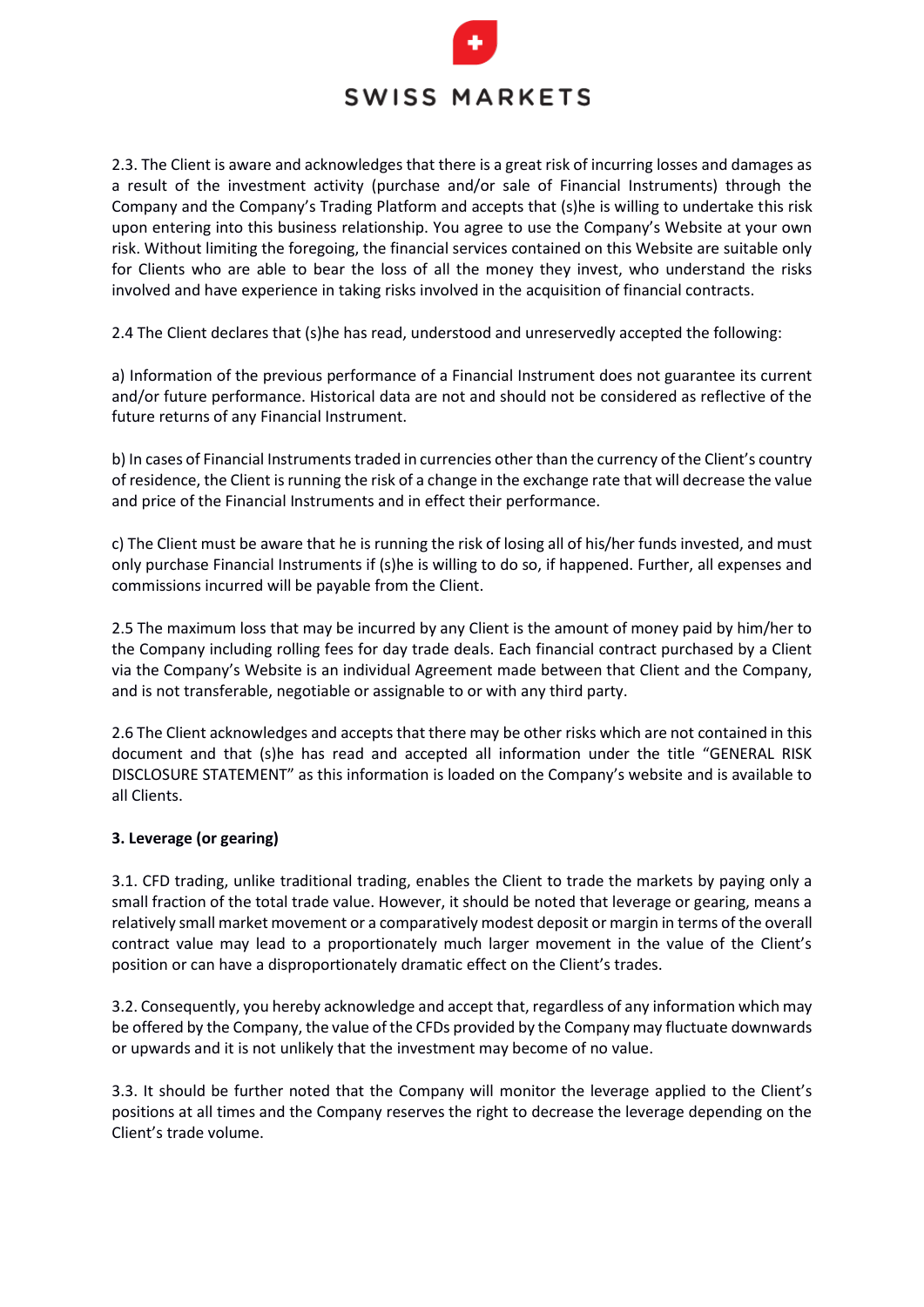

#### **4. Volatility of price and limitation on the available market**

4.1. CFDs provided by the Company are derivative financial instruments, where their price is derived from the price of the underlying asset, to which the CFD refers to. Derivative Financial instruments and the relevant markets can be highly volatile. The prices of CFDs and the underlying assets may be volatile and unpredictable. They may fluctuate rapidly and over wide ranges and may reflect unforeseeable events or changes in conditions, none of which can be controlled by you or by the Company. These movements will affect the Company's prices, whether or not you can open or close a position and the price at which you can do so. As a result, under abnormal market conditions, the Company may be unable to execute the Client's instructions at the declared price. Even a "stop-loss" order, whereby your trade will be executed only when the CFD you want to buy or sell reaches a particular price (the stop price), cannot guarantee the limit of loss. "Stop-loss" orders are not guaranteed to be filled at the price you state. Once the "stop-loss" order has been triggered, it turns into a market order, which is filled at the best possible price. This price may be lower than the price specified by the "stop-loss" order.

This may occur, for example, at the following cases:

(a) During market opening, (b) During news times, (c) During volatile markets where prices may move significantly up or down and away from the declared price, (d) Where there is rapid price movement, if the price rises or falls in one trading session to such an extent that under the rules of the relevant exchange, trading is suspended or restricted, (e) If there is insufficient liquidity for the execution of the specific volume at the declared price.

4.2. CFD prices are influenced by, amongst other things, changing supply and demand relationships, governmental, agricultural, commercial, trade programs and policies, national and international socioeconomic & political events and the prevailing psychological characteristics of the relevant market place.

4.3. Some of the CFDs underlying assets may not become immediately liquid as a result of reduced demand for the underlying instrument and Client may not be able to obtain the information on the value of these or the extent of the associated risks.

4.4. Trading in CFDs is speculative and involves a high degree of risk. In particular, because it will be conducted using a margin (which covers only a small percentage of the value of the underlying asset being traded), as such, even small price changes in the underlying assets of CFDs can result in significant losses. You should be aware that by trading with CFDs you may lose the margin held at the Company that serves for the purposes of collateral for opening and maintaining your trading positions.

4.5. Transactions in derivative Financial Instruments provided by the Company are not undertaken on a recognized exchange, rather they are undertaken through the Company's Electronic Trading Platform and accordingly, they may expose you to greater risks than regulated exchange transactions. The terms and conditions and trading rules are established solely by the counterparty, which in this case is the Company. You may be obliged to close an open position of any given Financial Instrument during the opening hours of the Company's Electronic Trading Platform.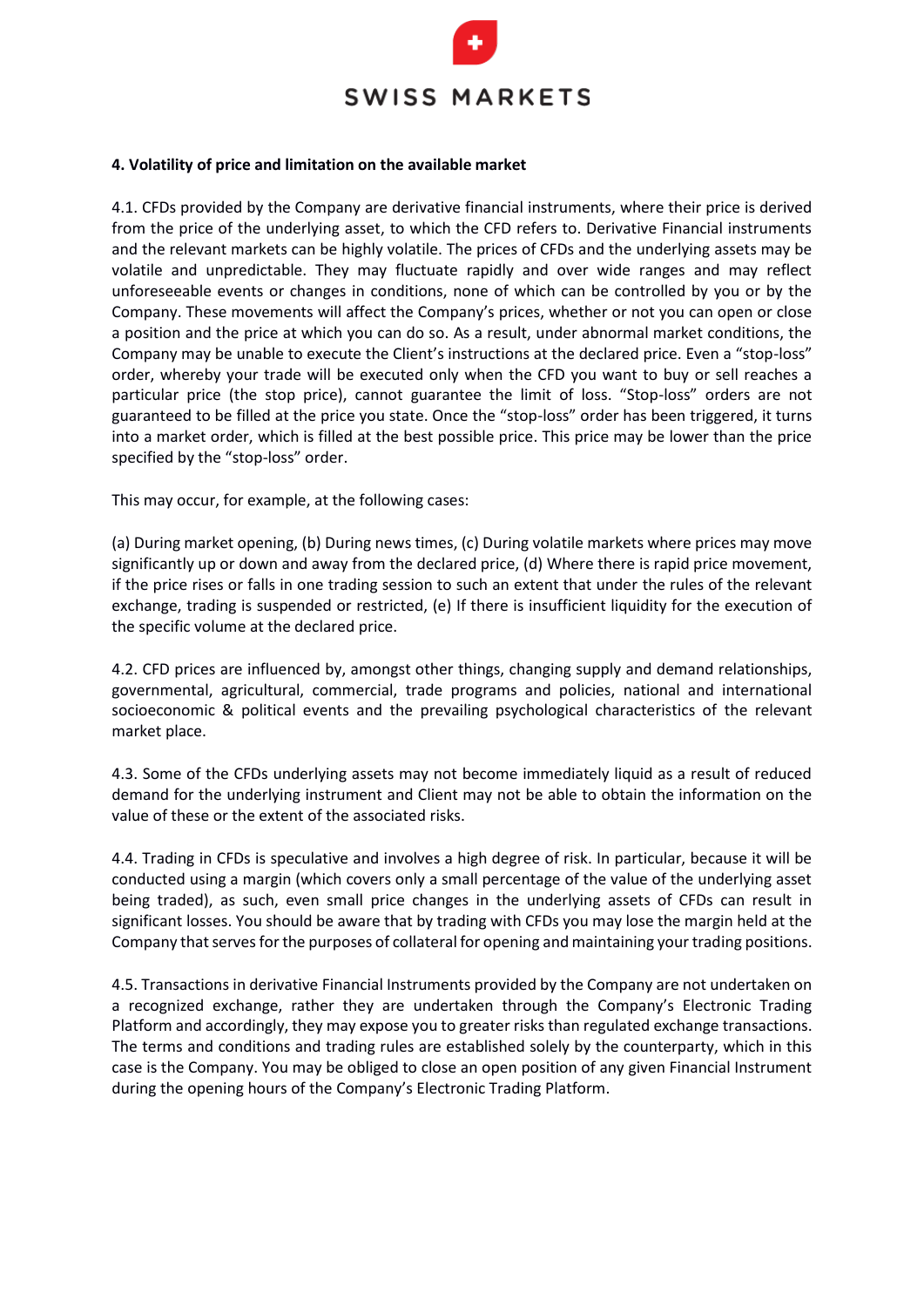### **5. Additional obligations**

5.1. Before you begin to trade, you should obtain details of all the commissions and other charges for which you will be liable. This information can be found on the Company's Website(s). If any charges are not expressed in money terms (but, for instance, as a dealing spread), you should obtain a clear written explanation, including appropriate examples, to establish what such charges are likely to mean in specific money terms.

5.2. When you engage in CFD trading you are placing a trade in relation to movements of prices set by the Company. Prices quoted to you by the Company will include a spread, mark-up, or mark-down when compared to prices that the Company may receive or expect to receive if it were to cover transactions with you by a trade in the interbank market or with another counterparty. You are advised that the total impact of spreads may be significant in relation to the size of the margin you deposit and may make it more difficult for you to achieve a profit from your trading. You should carefully consider the effect of spreads, mark-ups, or markdowns on your ability to profit from trading.

5.3. The value of open positions in the CFDs provided by the Company is subject to financing fees (swaps). The price of long positions in Financial Instruments is reduced by a daily financing fee throughout the life of the CFD. Conversely, the price of short positions in CFDs is increased by a daily financing fee throughout its life. Financing fees are based on prevailing market interest rates, which may vary over time. Details of daily financing fees applied are available on the Company's website(s).

5.4. You should take reasonable care to maintain sufficient available funds to avoid negative account equity due to position size and overnight financing fees, especially when trading CFDs on cash indices and CFDs on shares where financing fees are being applied to reflect corporate actions.

5.5. You should be aware that your trades in CFDs may be or become subject to tax and/or any other stamp duty, for example due to changes in legislation or your personal circumstances. The Company does not warrant that no tax and/or any other stamp duty will be payable. You are personally responsible for any taxes and/or any other duties which may accrue in respect of your trades. Seek independent tax advice, if necessary, to establish whether you are subject to any tax and/or stamp duty.

### **6. Margin requirements**

6.1. CFD transactions have a contingent liability, and the Client should be aware of the implications of this, in particular the margining requirements of the Company, and the Client is required to deposit funds in his trading account in order to open a position and/or ensure that (s)he has sufficient margin on his/her trading account at all times, in order to maintain an open position. In addition, the Client needs to continuously monitor any open positions in order to avoid positions being closed due to unavailability of funds; is should be noted that the Company is not responsible for notifying the Client for any such instances.

6.2. Margin requirements will depend on the underlying asset of the CFD, the chosen level of leverage and the value of position to be established.

6.3. The Company will not notify you of any 'Margin Call' to sustain a loss making position.